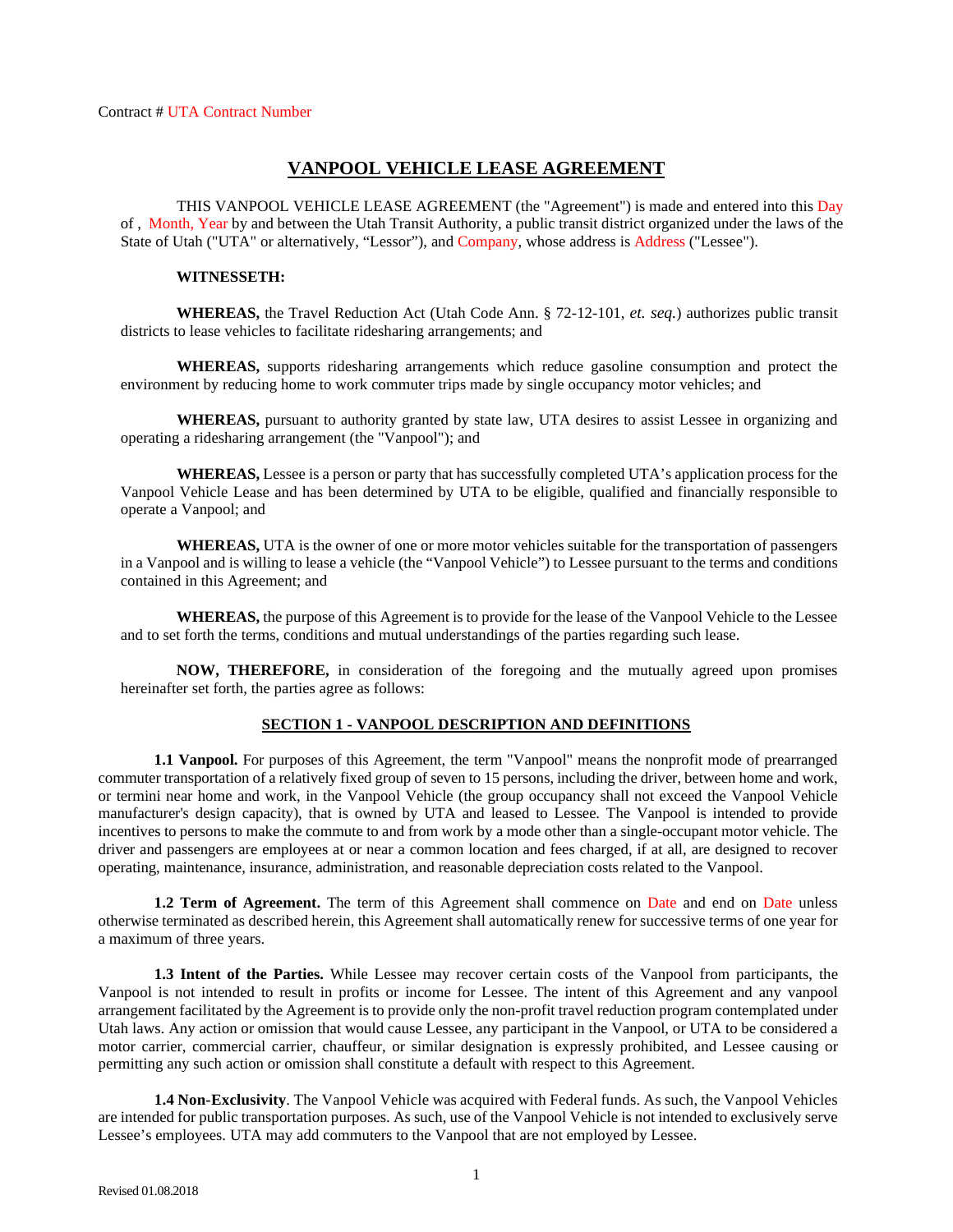### **SECTION 2 - UTA'S OBLIGATIONS**

**2.1 Lease of Vanpool Vehicle**. UTA agrees to lease to Lessee, for the term of this Agreement, and subject to the conditions contained herein, a Vanpool Vehicle provided by UTA for the sole purpose of Lessee's operation of a Vanpool as defined in Section 1.1. The make and model of the Vanpool Vehicle assigned to Lessee shall be determined by UTA at its sole discretion. UTA retains the right, at any time during the term of the Agreement to substitute another vehicle, new or used, for the Vanpool Vehicle. A substitution may be made at UTA's sold election and in UTA's sole discretion. The substitution of an alternate vehicle shall not constitute a default of this Agreement, and the terms and conditions of this Agreement shall continue with respect to such substituted vehicle as if no change had occurred.

**2.2 Motor Vehicle Financial Responsibility**. During the term of this Agreement, UTA shall fulfill its Utah Motor Vehicle Financial Responsibility obligations for the Vanpool Vehicle in the Vanpool program through a combination of self-insurance and traditional/excess insurance for the following amounts:

Automobile Liability - \$4,000,000 per accident \$25,000 per person/\$500,000 per accident for Uninsured Motorist coverage \$1,000 for Under Insured Motorist coverage \$3,000 PIP/No-fault coverage included.

The Lessee understands and acknowledges that UTA is a governmental entity and is covered under the provisions of the Utah Governmental Immunity Act as set forth in U.C.A. §63-30-l, *et. seq.*, and the limits of liability therein described. Nothing in this Agreement shall be construed so as to constitute a waiver of any defense, damage limitation, procedural requirement or other protection provided by the Utah Governmental Immunity Act.

The Lessee acknowledges reading and receiving UTA's Declaration of Policy Statement Regarding Uninsured Motorist and Underinsured Motorist Coverage found at<https://www.rideuta.com/doing-business/insurance-claims>

The Lessee acknowledges that his/her own personal automobile insurance may be implicated in the event of an accident or loss involving a Vanpool vehicle.

#### **2.3 Accidental Collision Damage to Vanpool Vehicle.**

**(A) Partial Damage to Vanpool Vehicle.** Lessee agrees that, in the event that a Vanpool Vehicle is damaged but not "totaled" (meaning that the cost of repair of the Vanpool Vehicle is not in excess of its then current fair market value as determined by UTA from its current "blue book" price), UTA shall evaluate the Vanpool Vehicle to determine whether repair of the Vanpool Vehicle is warranted. If UTA determines, at its sole discretion, that repair of the Vanpool Vehicle is warranted, UTA will pay the cost of repairing the Vanpool Vehicle, minus the Deductible payable by Lessee contained in Section 3.7. At UTA's sole option, UTA may either: (1) repair the Vanpool Vehicle; or (2) pay a third-party, selected by UTA, in its sole discretion, to repair the damage of the Vanpool Vehicle.

**(B) Total Damage to Vanpool Vehicle.** UTA agrees that, in the event that a Vanpool Vehicle is "totaled" (meaning that the cost of repair of the Vanpool Vehicle is in excess of its then current fair market value as determined by UTA from its current "blue book" price), UTA shall (at its sole option and in its sole discretion) either: (1) provide Lessee with a new or used replacement vehicle which, upon delivery to the Lessee, shall constitute the Vanpool Vehicle; or (2) terminate the Agreement. Any replacement Vanpool Vehicle shall be subject to the terms and conditions of this Agreement.

**2.4 Vanpool Operations Manual.** UTA has made available to Lessee, without charge, an electronic copy of an instruction manual entitled Vanpool Operations Manual which contains the general guidelines, polices and conditions for operating a Vanpool. The Operations Manual is available online at [https://rideuta.com/Services/Vanpool/My-Vanpool-](https://rideuta.com/Services/Vanpool/My-Vanpool-Account/Applications-Agreements-Rider-Forms)[Account/Applications-Agreements-Rider-Forms.](https://rideuta.com/Services/Vanpool/My-Vanpool-Account/Applications-Agreements-Rider-Forms)

**2.5 Warranty**. The Vanpool Vehicle manufacturer provides a warranty against any defects in the Vanpool Vehicle for three (3) years or 36,000 miles.

**2.6 Registration**. Subject to the provisions of Paragraph 3.3(C), UTA agrees to annually register the Vanpool Vehicle with the Utah Department of Motor Vehicles at its sole cost and expense.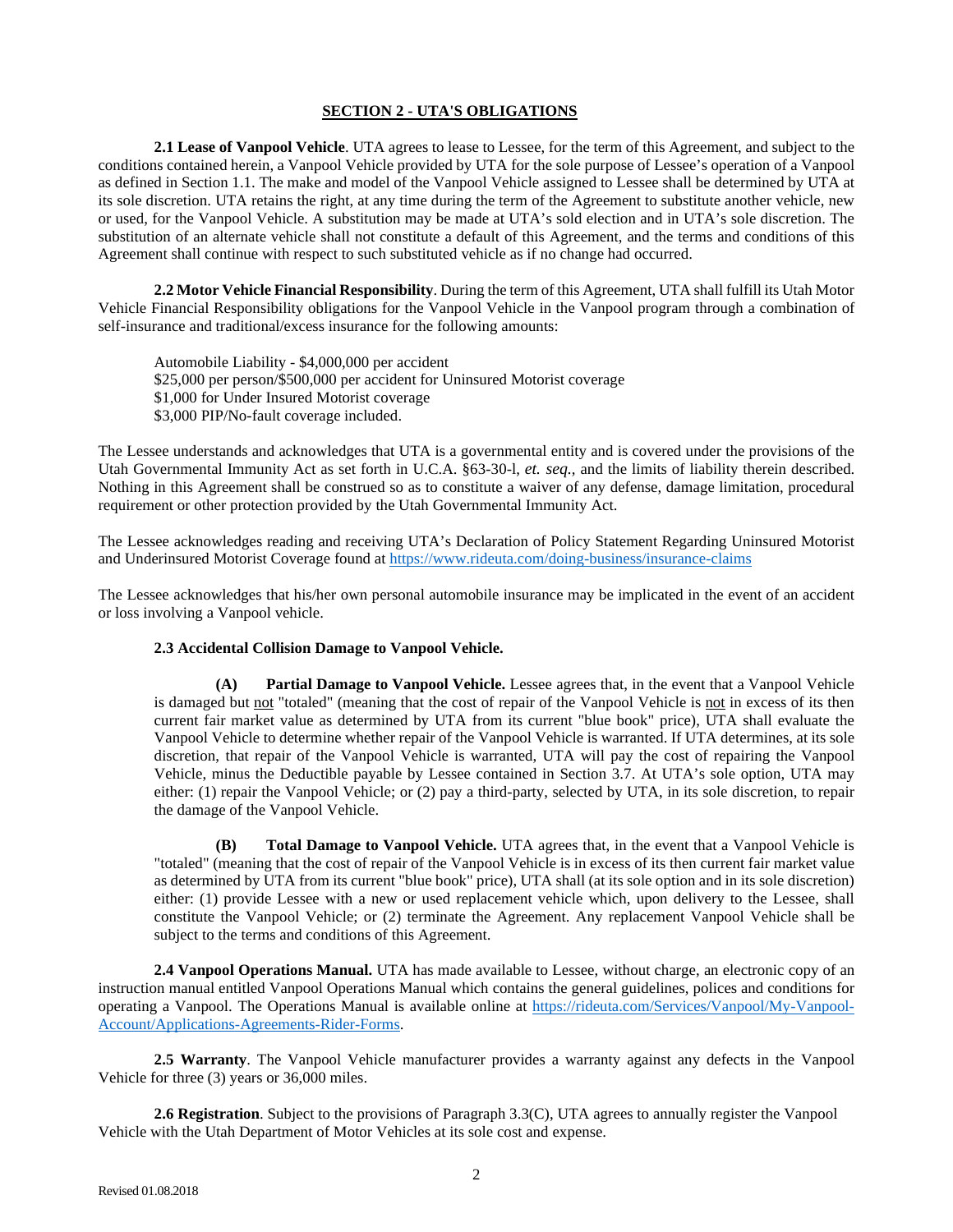### **SECTION 3 - LESSEE'S OBLIGATIONS**

**3.1 Drivers and Alternative Drivers.** Lessee shall permit only the designated driver and the alternative designated driver(s), all of whom must submit Driver Applications and/or Alternate Driver Applications and be approved by UTA and its insurance company, to drive the Vanpool Vehicle. (Designated Driver and Alternate Driver Applications are available from UTA). Should Lessee cause or allow any other person who is not the designated driver or an approved alternate driver to operate the Vanpool Vehicle such operation by such person shall constitute a default with respect to this Agreement. All designated drivers and alternative drivers proposed by Lessee must provide UTA and/or its insurance company with any consents or information necessary to obtain a driver's license verification and motor vehicle report. Lessee shall ensure that all designated drivers and alternative designated drivers maintain a current, valid driver's license during the term of this Agreement. After initial approval, Lessee shall cause the designated driver and each alternative designated driver(s) to report within 24 hours to UTA any subsequent motor vehicle citations, accidents or other incidents that occur during the term of this Agreement and that would likely be reflected on a motor vehicle report. The duty to report such matters shall apply whether or not the incident involves the Vanpool Vehicle.

#### **3.2 Vanpool Program Requirements**.

(A) Lessee shall appoint a Bookkeeper. The Bookkeeper shall be responsible for tracking and reporting the monthly Vanpool ridership in accordance with the provisions contained in the Ridership Reporting section of the Vanpool Operations Manual.

(B) Lessee shall appoint a Point of Contact ("POC") for the Vanpool. The POC shall be responsible for sending and receiving vanpool operating and maintenance information with UTA.

(C) Lessee shall submit a ridership and mileage for each Vanpool Vehicle leased by Lessee on our website [www.utacommuter.com](http://www.utacommuter.com/) unless other arrangements are made with a Vanpool Support Specialist.

**3.3 Policy Guidelines**. The Vanpool Operations Manual contains certain policies, procedures, reporting requirements and other obligations applicable to the Vanpool. Lessee will abide by, and will cause all participants in the Vanpool to abide by, the requirements of the Vanpool Operations Manual. A copy of the Vanpool Operations Manual has been furnished to Lessee, and Lessee hereby acknowledges receipt of the Vanpool Operations Manual. The provisions of the Vanpool Operations Manual are incorporated into, and made a part of this Agreement, by reference.

(A) Operation of Vanpool Vehicle. Lessee agrees to operate the Vanpool Vehicle in accordance with the provisions contained in the Safe Operating Habits section of the Vanpool Operations Manual.

(B) Vanpool Vehicle Inspection. Lessee agrees to perform daily, weekly and monthly inspections, in accordance with the provisions in the Vehicle Maintenance and Inspections section of the Vanpool Operations Manual and record any damage or items that may be operating incorrectly in an Inspection Log that may be discovered during such inspections.

(C) Lessee agrees to be responsible for the State Inspection and Emission test to be performed once a year no earlier than July and no later than May. UTA will provide Lessee with a list of authorized vendors available to perform State Inspection and Emission tests.

**3.4 Use of Vanpool Vehicle.** Lessee agrees to use the Vanpool Vehicle for the primary purpose of transporting Vanpool participants between their respective residences and places of work. Lessee shall not use the Vanpool Vehicle in conjunction with any illegal or unlawful purposes. Lessee shall not use the Vanpool Vehicle for any commercial purposes. Aside from limited, incidental personal use (as specifically permitted in Section 3.8 of this Agreement), Lessee shall only use the Vanpool Vehicle as contemplated by the Vanpool, as described in Section 1.1 of this Agreement. Any other use of the Vanpool Vehicle by Lessee shall be considered a default with respect to this Agreement may be considered a default with respect to this Agreement and shall constitute grounds for terminating this Agreement.

**3.5 Fueling and Maintenance.** Both the fuel and maintenance costs are included in the Lessee's monthly lease payment. Lessee agrees to be responsible for fueling and performing routine preventative maintenance on the Vanpool Vehicle in accordance with the Fueling Your Vehicle and the Vehicle Maintenance and Inspections sections of the Vanpool Operations Manual.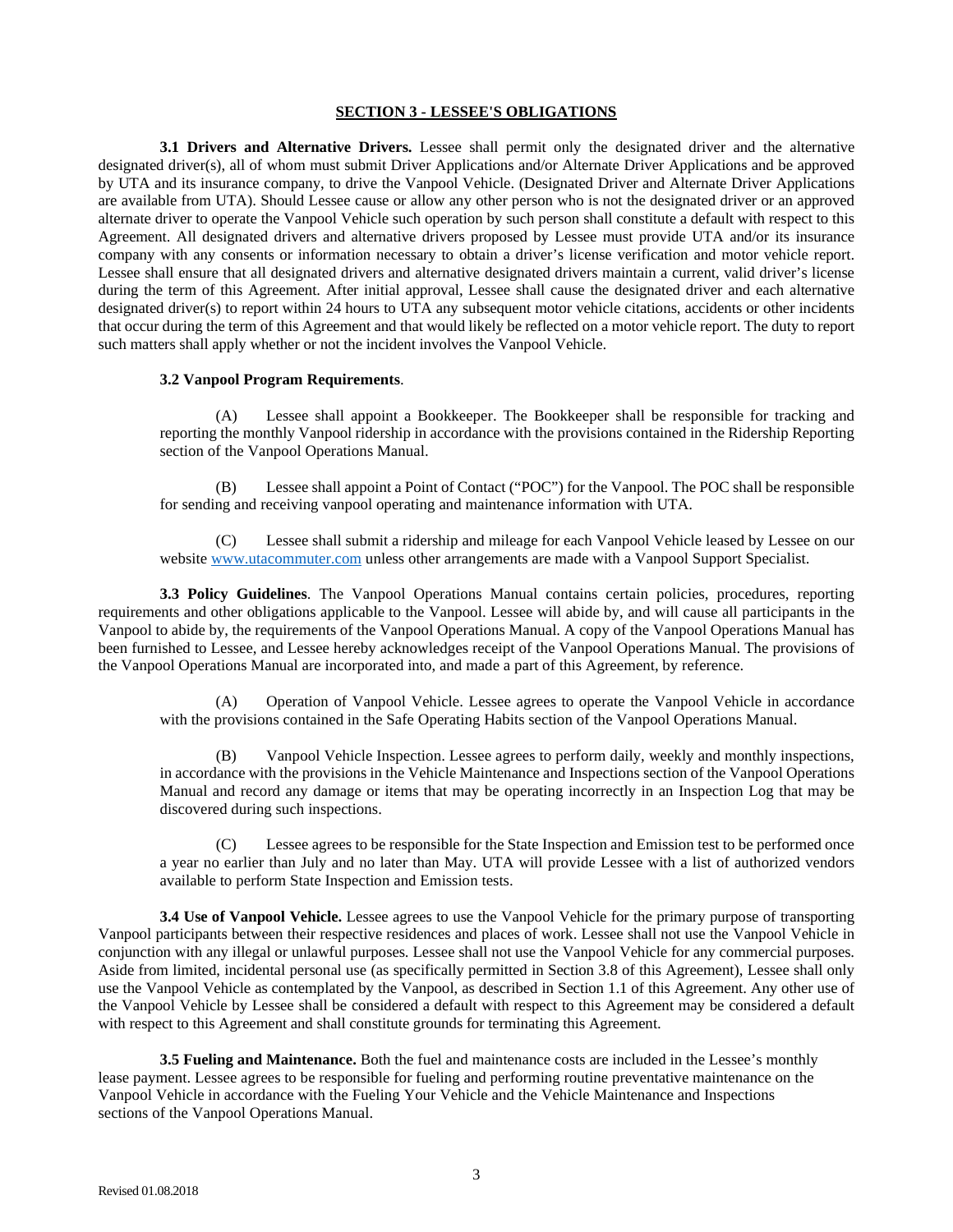**(A) Maintenance.** Lessee's maintenance responsibilities as defined in the Vanpool Operations Manual include all oil and other fluid changes, tire inspections and repairs or replacements, brake inspections and repairs, wiper and bulb replacements and other scheduled service items, to be performed by UTA or a UTAapproved maintenance vendor. Lessee further agrees to maintain the Vanpool Vehicle in good condition. Lessee shall be responsible for any claim, damage or excess wear and tear occasioned by Lessee's failure to maintain the Vanpool Vehicle in accordance with the preventative maintenance service items designated in the Vehicle Maintenance and Inspections section of the Vanpool Operations Manual. The cost of fueling the Vanpool Vehicle: (i) may be paid directly by Lessee; or (ii) subject to prior arrangement with UTA, may be paid by UTA, with Lessee fully reimbursing UTA for such costs as part of Lessee's ensuing monthly lease payment. Failure of Lessee to maintain the Vanpool Vehicle in accordance with the scheduled service items contained in the Vehicle Maintenance and Inspections section of the Vanpool Operations Manual may lead to termination of this agreement in accordance with the provisions of Section 4.2 of this Agreement.

**(B) Fuel Card.** UTA will issue one (1) Fuel Card per Vanpool Vehicle to be used at any service station which accepts the UTA issued Fuel Card. Fuel cards may only be used to fuel the Vanpool Vehicle by the Vanpool Lessee or to purchase washes for the Vanpool Vehicle in accordance with the provisions in the Vehicle Cleanliness section of the Vanpool Operations Manual. **Use of the Fuel Card, except as specifically authorized under this Paragraph 3.5(A) may result in civil and criminal charges.**

**3.6 Lease Payments.** As consideration for the use of the Vanpool Vehicle for the term of this Agreement, Lessee agrees to promptly pay monthly lease payments as follows:

(A) Each month UTA shall invoice Lessee for the total amount set forth in the Vanpool Description and Monthly Lease Payment Worksheet. Lessee shall pay the amount invoiced within thirty (30) days of the date of invoice. Lessee shall pay a one percent (1%) per month late fee on balances due under this Agreement that remain unpaid forty-five (45) days from date of invoice.

(B) Lessee agrees that UTA shall have the right to increase and/or decrease the amount of the monthly payment on a quarterly basis to reflect changes in UTA's actual operating costs. UTA shall give Lessee thirty (30) days advance written notice showing the change in the costs.

(C) To the extent UTA has incurred any amounts for any claim, damage or excess wear and tear occasioned by Lessee's failure to maintain the Vanpool Vehicle in accordance with the preventative maintenance service items designated in Vehicle Maintenance and Inspections section of the Vanpool Operations Manual during any month, such amounts shall be payable by Lessee within thirty (30) days of the date of invoice as part of Lessee's monthly lease payment for such month.

(D) All payments shall be made to: UTA Accounts Receivable Department, 669 West 200 South, Salt Lake City, UT 84101 without demand, setoff, delay or condition. Online payments may be made at the Lessees request by contacting UTA's Accounts Receivable Department.

**3.7 Applicable Deductible.** If the Vanpool Vehicle is damaged as provided in Section 2.3 of this Agreement, Lessee shall be responsible for paying UTA \$0 within 30 days of the date of repair of the Vanpool Vehicle if terminated or replaced If the Vanpool Vehicle is replaced in accordance with the provisions of Section 2.3A, Lessee shall pay UTA a deductible of \$0 within 30 days of the date the Vanpool Vehicle is replaced. Failure to pay any deductibles shall be grounds for termination in accordance with the provisions of Section 4.2 of this agreement.

**3.8 Limitation on Personal Use.** Any personal use of the Vanpool Vehicle shall be incidental and infrequent, and shall not exceed 50 miles per month in any given month. Any personal mileage in excess of these limits shall result in additional charges equal to the current IRS standard mileage reimbursement rate plus the cost per mile for the selected vanpool monthly mileage tier, at UTA's election, may constitute a default with respect to this Agreement. Personal use of the Vanpool Vehicle shall only be by the designated driver or alternative driver(s). Personal use of the Vanpool Vehicle shall not conflict with the needs of the Vanpool or the provisions of this Agreement. Without limiting the breadth of the preceding provision, the Lessee agrees that the Vanpool Vehicle shall under no circumstances be used for any of the following purposes: (i) camping; (ii) vacation travel; (iii) hauling campers, boats, trailers and similar items; (iv) transporting non-family members under the age of 18; or (v) moving furniture, equipment or similar items.

**3.9 Limitation on Non-Standard Equipment/Accessories.** Lessee shall not install or physically mount any nonstandard equipment or accessories on or in the Vanpool Vehicle without the prior authorization of UTA. Lessee may apply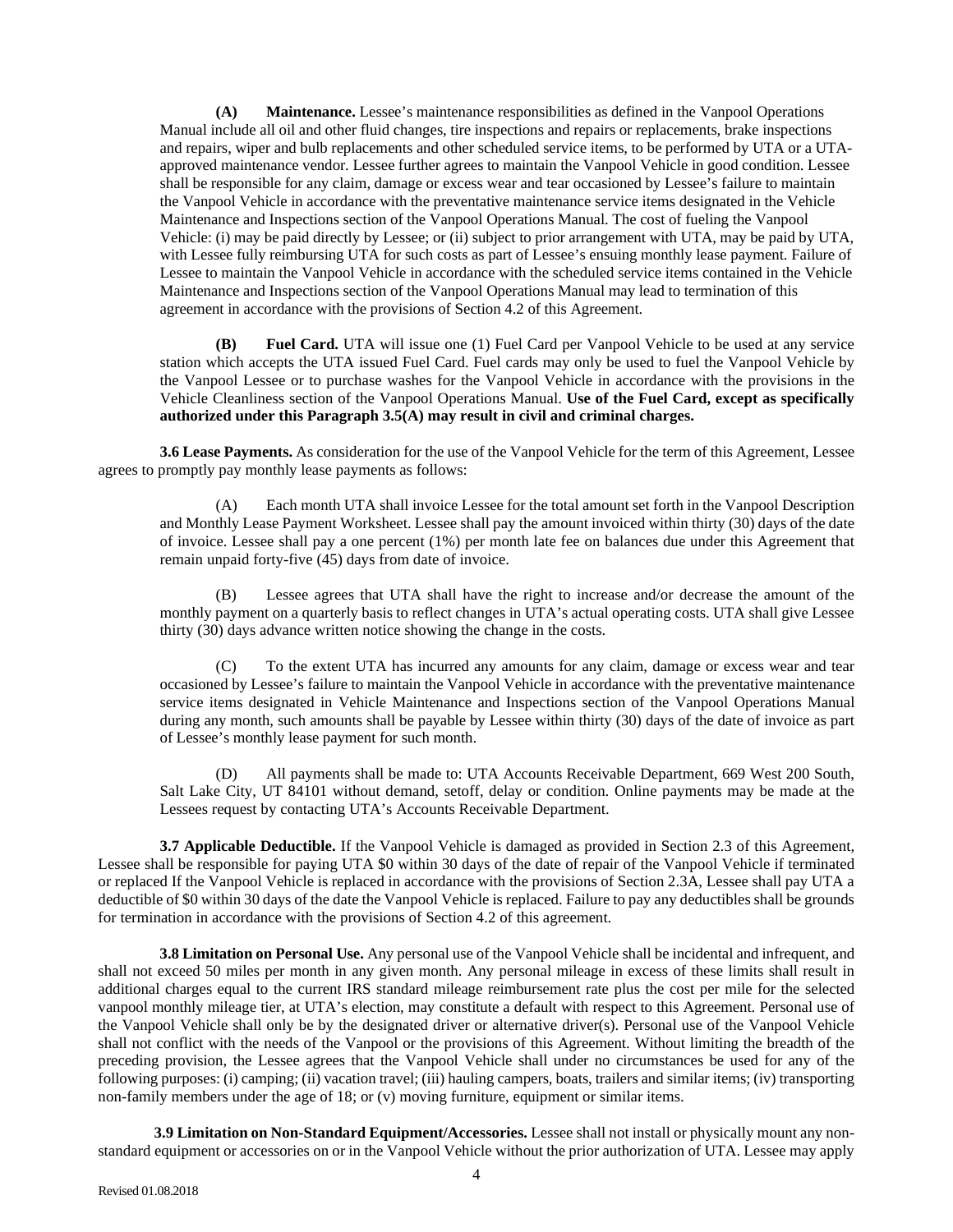for authorization to install or mount a non-standard accessory or piece of equipment by contacting a UTA vanpool maintenance supervisor. Failure to obtain approval for any non-standard accessories prior to installation shall be grounds for termination in accordance with the provisions of Section 4.2 of this agreement.

**3.10 Compliance with Applicable Laws.** Lessee shall comply with all applicable motor vehicle laws and regulations. The Lessee shall satisfy and comply with all applicable state and federal rules and regulations concerning the operation of the Vanpool. The Lessee is solely responsible for, and shall indemnify, defend and hold UTA harmless with respect to, any citations, fines, fees or other costs associated with the Lessee's failure to comply with applicable laws.

**3.11 Fees.** Lessee may charge each commuter passenger a reasonable rider fee to help defray the operating costs of the Vanpool Vehicle. The amount of the fee paid by commuter passengers shall not exceed Lessee's operating costs, as set forth in the Vanpool Description and Monthly Lease Payment Worksheet.

**3.12 Sublease and Assignment.** Lessee agrees that it will not sublease or assign this Agreement or the operation of the Vanpool to a third party without the express prior written approval of UTA. All subleases or assignments permitted by UTA are subject to the conditions of this Agreement. Any attempted sublease in violation of this Agreement shall automatically terminate this Agreement.

**3.13 Monthly Ridership Reporting.** Lessee shall submit daily ridership and odometer readings on a monthly basis by the fifth (5th) day following the end of the month online a[t www.utacommuter.com/uta2.](http://www.utacommuter.com/uta2.)

**3.14 Accident Reporting**. Lessee shall report any accident including those causing serious injury or fatality, or caused by an apparent mechanical equipment failure in the Vanpool Vehicle within 24 hours to the Vanpool Maintenance Supervisor.

**3.15 Permanent Vanpool Vehicle Log**. Lessee shall keep a permanent written log showing each one-way trip including the time, date and place and purpose of the trip and the name of driver. The log shall be signed by the driver. The log shall show the odometer reading at the commencement of the trip and the termination of the trip, and note any accident, damage or mechanical, maintenance or malfunction of the Vanpool Vehicle

**3.16 Expenses of Vanpool.** Any costs sustained by Lessee **that have not been previously approved** shall be paid directly by Lessee.

**3.17 Liens and Encumbrances.** Lessee agrees not to cause, permit or suffer any liens, encumbrances or security interests to be attached, filed or enforced against the Vanpool Vehicle.

**3.18 Nondiscrimination Assurance.** Lessee acknowledges that the Vanpool Vehicle was purchased, in part, with federal funding. As required by 49 U.S.C. 5332 (which prohibits discrimination on the basis of race, color, creed, national origin, sex, or age, and prohibits discrimination in employment or business opportunity), Title VI of the Civil Rights Act of 1964, as amended, 42 U.S.C. 2000d, and U.S. DOT regulations, "Nondiscrimination in Federally-Assisted Programs of the Department of Transportation--Effectuation of Title VI of the Civil Rights Act" 49 CFR part 21 at 21.7, the Applicant assures that it will comply with all requirements of 49 CFR part 21; FTA Circular 4702.1 A, "Title VI Program Guidelines for Federal Transit Administration Recipients", and other applicable directives, so that no person in the United States, on the basis of race, color, national origin, creed, sex, or age will be excluded from participation in, be denied the benefits of, or otherwise be subjected to discrimination in any program or activity (particularly in the level and quality of transportation services and transportation-related benefits) for which the Applicant receives Federal assistance awarded by the U.S. DOT or FTA as follows:

- (1) Lessee assures that its Vanpool will be conducted in accordance with all applicable requirements of 49 U.S.C. 5332 and 49 CFR part 21, understands that this assurance extends to its entire facility and to facilities operated in connection with the project.
- (2) Lessee assures that it will take appropriate action to ensure that any transferee receiving property financed with Federal assistance derived from FTA will comply with the applicable requirements of 49 U.S.C. 5332 and 49 CFR part 21.
- (3) Lessee assures that it will promptly take the necessary actions to effectuate this assurance, including notifying the public that complaints of discrimination in the provision of transportation-related services or benefits may be filed with U.S. DOT or FTA. Upon request by U.S. DOT or FTA, the Applicant assures that it will submit the required information pertaining to its compliance with these requirements.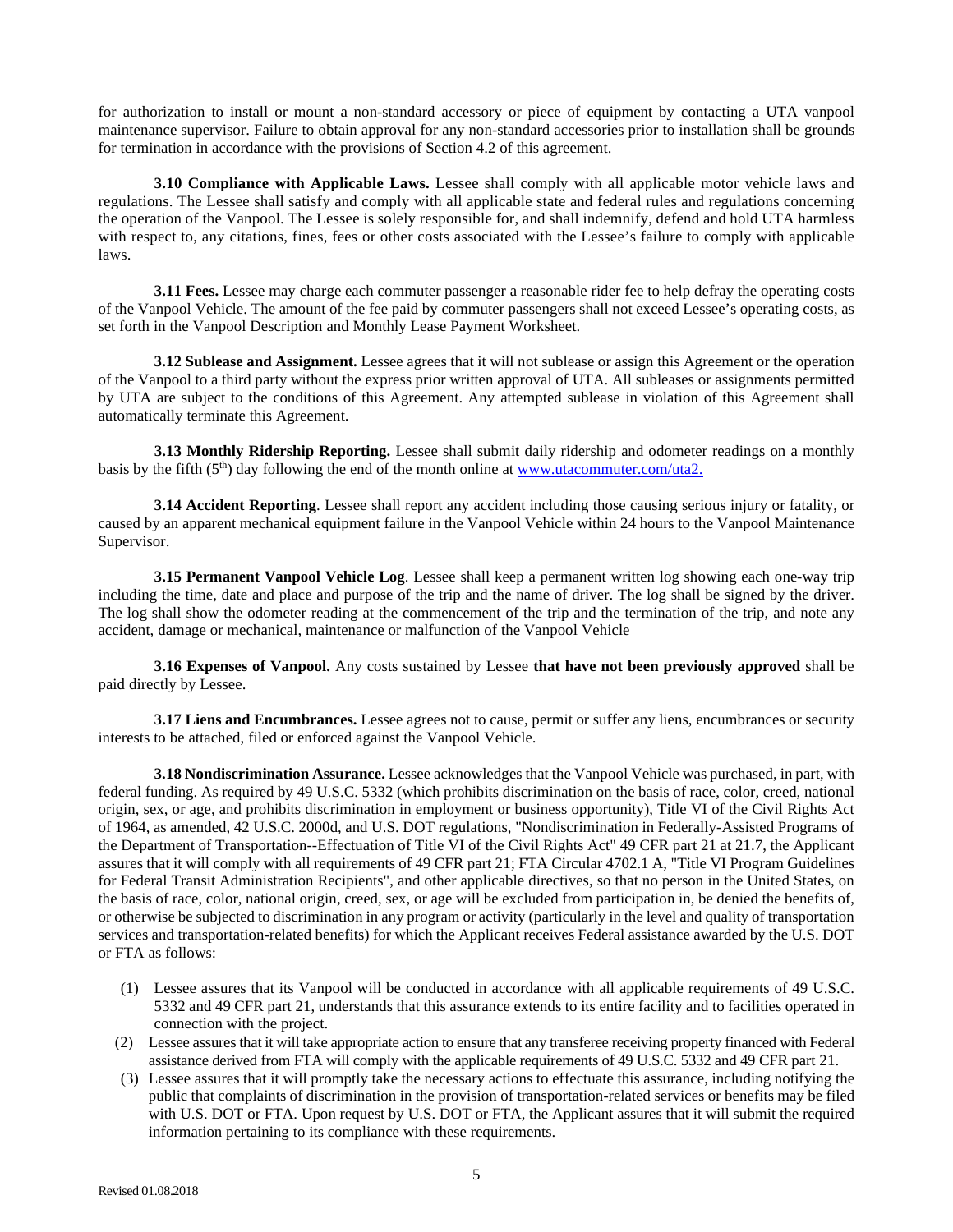- (4) Lessee assures that it will make any changes in its 49 U.S.C. 5332 and Title VI implementing procedures as U.S. DOT or FTA may request.
- (5) As required by 49 CFR 21.7(a)(2), Lessee will include in each third party contract or sub agreement provisions to invoke the requirements of 49 U.S.C. 5332 and 49 CFR part 21, and include provisions to invoke those requirements in deeds and instruments recording the transfer of real property, structures, improvements.

### **SECTION 4 – VANPOOL VEHICLE LEASE TERMINATION**

**4.1 Termination.** The obligations of UTA under this Agreement shall terminate without further written notice at the expiration of this Agreement, unless UTA terminates the Agreement earlier, as provided in Section 4.2 of this Agreement. The expiration or earlier termination of this Agreement shall not affect any liabilities, debts or other obligations incurred prior to such expiration or earlier termination.

#### **4.2 Termination by UTA.**

**(A) Termination for Convenience**. UTA may terminate this Agreement for any reason with or without cause. Termination of the Agreement shall become effective on the date UTA delivers written notice of termination to Lessee at the address set forth in Section 5.2 of this Agreement.

**(B) Termination for Cause**. Should UTA determine that Lessee failed to meet its obligations in a timely and proper manner, or that Lessee has violated or is in breach or default with respect to any of its covenants under this Agreement. UTA shall notify Lessee in writing of such default, failure or violation. Following the date of such written notice, Lessee shall have five (5) days within which to correct the stated breach or default. Should Lessee fail to fulfill an obligation or to correct a breach or default of a covenant under this Agreement within five (5) days of receiving written notice, termination shall become effective on the date UTA delivers written notice of termination to Lessee at the address set forth in Section 5.2 of this Agreement.

**4.3 Termination by Lessee**. If during the term of this Agreement Lessee determines that the Vanpool is unsuccessful or is unable to continue the operation of the Vanpool, Lessee may submit a written request to abort the Vanpool and terminate this Agreement. Upon receiving that request, UTA will make arrangements to take back the Vanpool Vehicle and Lessee will have no prospective obligations under this Agreement, except to return the Vanpool Vehicle to UTA and return any Vanpool Operations Manuals or other equipment received by Lessee.

**4.4 Action by Lessee Following Termination**. If the operation of the Vanpool is terminated for any reason, Lessee shall: (a) submit in writing to UTA a cost breakdown of the operation of the Vanpool showing the current and accumulated rider's fee paid to Lessee; (b) deliver and peacefully surrender the Vanpool Vehicle to UTA as soon as possible, but not longer than three (3) days after termination. Upon delivery and surrender of the Vanpool Vehicle.

## **SECTION 5 - MISCELLANEOUS**

**5.1 Risk of Loss; Indemnification.** Lessee will be solely responsible for any uninsured risks resulting from the Vanpool. Lessee hereby agrees to indemnify, defend and hold UTA harmless from and with respect to any claims, causes of action, liability, damages, costs and expenses (including attorneys' fees) that are not covered as described above. Lessee shall also indemnify, defend and hold UTA harmless from and with respect to any claims, causes of action, liability, damages, costs and expenses (including attorneys' fees) that result from Lessee's breach of any covenant or obligation set forth in this Agreement.

**5.2 Notices.** Except as directed under Section 3.6D, 3.9 and 3.14 regarding the UTA payment recipient, any notice or communication to be given between the parties hereto shall either be emailed, personally delivered or mailed, postage prepaid by first-class mail, and addressed as follows:

TO LESSEE: Company Name Name Address Address Email: Email Address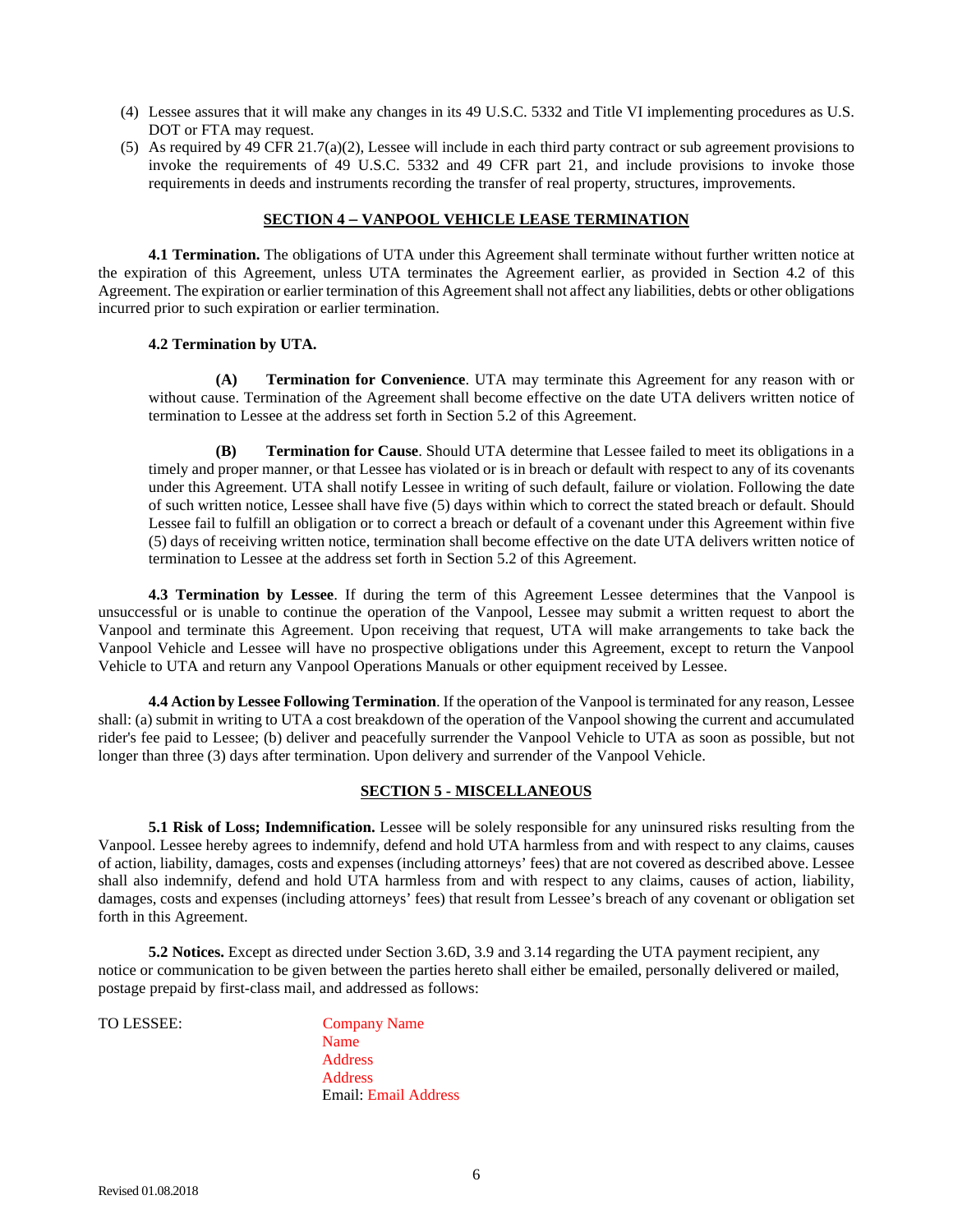|                | <b>Company Name</b><br>Name<br><b>Address</b><br><b>Address</b><br>Email: Email Address                                                                                |
|----------------|------------------------------------------------------------------------------------------------------------------------------------------------------------------------|
| TO LESSOR/UTA: | Vanpool Administrator<br><b>Utah Transit Authority</b><br>669 West 200 South<br>Salt Lake City, Utah 84101<br>Phone No.: (801) 287-2065<br><b>Email: Email Address</b> |
| CC.            | The Utah Transit Authority<br>Attention: Office of General Counsel<br>669 West 200 South<br>Salt Lake City, Utah 84101                                                 |

Any party hereto may designate a different address for receipt of notices by giving written notice as provided above to the other parties hereto of its new mailing address.

**5.3 Entire Agreement.** There are no representations or other agreements between the parties hereto with respect to the subject matter, except as specifically set forth in this Agreement.

**5.4 Amendments.** This Agreement may only be amended by a written instrument executed by all parties hereto.

**5.5 Interpretation.** This Agreement shall be construed in accordance with the laws of the State of Utah. Any action brought to enforce or interpret the provisions of this Agreement shall be brought only in a District Court in the State of Utah, which court shall have exclusive jurisdiction and venue with respect to the matters contemplated in this Agreement. The captions which precede the Sections of this Agreement are for convenience only and shall in no way affect the manner in which any provision hereof is construed.

**5.6 Liaison.** Each party shall designate one individual who shall be appointed to represent such party in the matters related to this Agreement. The respective representatives of the parties are as follows:

| <b>FOR LESSOR/UTA:</b> | Michael Goldman<br>Utah Transit Authority<br>669 West 200 South<br>Salt Lake City, Utah 84101             |
|------------------------|-----------------------------------------------------------------------------------------------------------|
| <b>FOR LESSEE:</b>     | Phone No.: (801) 287-2065<br><b>Authorized Representative</b>                                             |
|                        | <b>Company Name</b><br><b>Address</b><br>Address<br>Phone No: Phone Number<br><b>Email: Email Address</b> |

**5.7 Costs and Attorneys' Fees.** In the event of default by the parties hereto in the performance of their responsibilities and obligations hereunder, the non-defaulting party hereto shall be entitled to recover from the defaulting party, all costs and expenses, including court costs and attorneys' fees, incurred by the non-defaulting party in pursuing its remedies hereunder.

**5.8 Waiver.** The waiver of any provision of this Agreement, in whole or in part, can be made only by an agreement in writing signed by the parties. The waiver of any provision in a particular instance shall not constitute a waiver of any other provision in the same instance, nor any waiver of the same provision in another instance, but each provision shall continue in full force and effect with respect to any other existing or subsequent breach.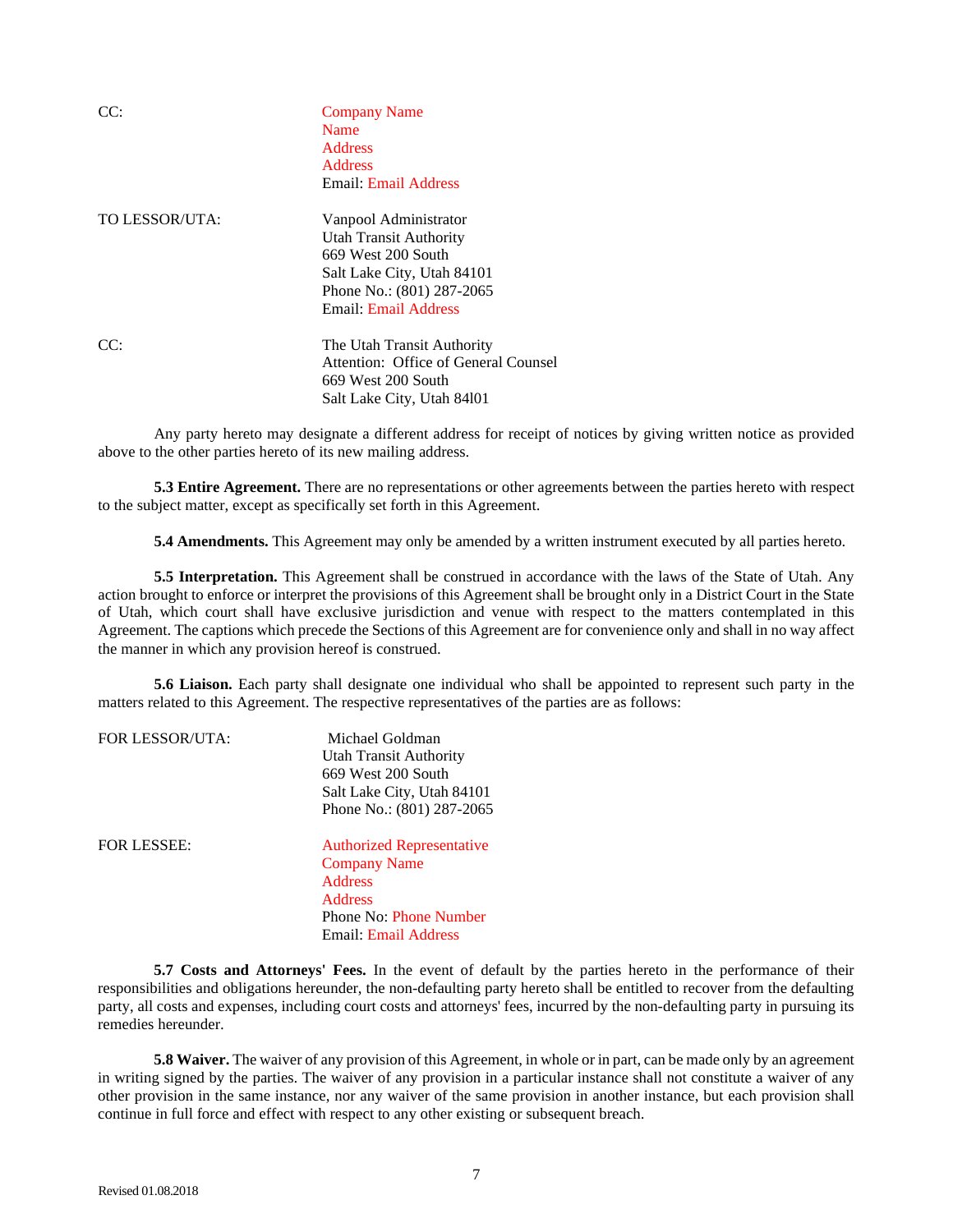**5.9 Severability.** If any provision of this Agreement shall be deemed to be or shall in fact be, illegal, invalid, inoperative or unenforceable as applied in any particular case because it conflicts with any other provision or provisions hereof or any constitution or statute or rule of law or public policy, or for any other reason, such circumstances shall not have the effect of rendering the provision in question inoperative or unenforceable in any other case or circumstance or of rendering any other provision or provisions herein contained illegal, invalid, inoperative, or unenforceable to any extent whatever. The invalidity of any one or more phrases, sentences, clauses or sections of this Agreement shall not affect the remaining portions of this Agreement or any part thereof.

**5.10 No Third Party Beneficiaries.** This Agreement is not intended to, and shall not be construed so as to, create any rights in third parties, and no provision of this Agreement shall inure to the benefit of any person or entity not a party hereto.

**5.11 Facsimile and Electronic Signatures.** This Agreement may be executed and delivered by facsimile or other electronic means and upon such delivery the facsimile signature or electronic signature shall be deemed to have the same effect as if the original signature had been delivered.

**5.12 Approved as to Form.** So long as the standard Vanpool Vehicle Lease Agreement is not modified, UTA's Office of General Counsel has approved as to form.

# **SECTION 6 - UTA CERTIFICATION REGARDING VANPOOL ARRANGEMENTS**

In accordance with Section 13 (c) of the Federal Transit Act, UTA certifies that this agreement limits Vanpool usage to Vanpool's designated driver and individuals who either:

- $\Box$  1. have, without reimbursement in whole or part by either the Vanpool lessee or their employer, paid either a monthly subscription fare equal to at least one-fourteenth (1/14) of the Monthly Lease Payment required under the applicable Vanpool Lease Agreement, or a weekly subscription fare equal to at least one-forty second (1/42) of the Monthly Lease Payment required under the applicable Vanpool Vehicle Lease Agreement; or
- $\Box$  2. are identified by name on a list of eligible riders, not exceeding seventeen (17) in number, which has been transmitted by UTA to the Union via regular mail prior to the day of Ridership; or
- $\Box$  3. are among a class of individuals, the total members of which do not exceed forty-five (45) In number for the purposes of a lessee leasing one (1) van, thirty-five (35) in number per van for the purposes of a lessee leasing two (2) vans, or thirty in number per van for the purposes of a lessee leasing three (3) or more vans, identified in written notice to the Union transmitted by UTA via regular mail prior to the date of ridership; or
- $\Box$  4. are being transported to or from one or two places of work, provided all such places of work must be more than two (2) miles from any UTA fixed route.

**IN WITNESS WHEREOF,** this Agreement has been executed by the Lessee, by through a duly authorized representative, and UTA. This Agreement is effective the day and year first above written

LESSOR/UTA: UTAH TRANSIT AUTHORITY LESSEE Company Name

By:\_\_\_\_\_\_\_\_\_\_\_\_\_\_\_\_\_\_\_\_\_\_\_\_\_\_\_\_\_\_\_\_\_\_

 Ryan Taylor Special Services General Manager By:\_\_\_\_\_\_\_\_\_\_\_\_\_\_\_\_\_\_\_\_\_\_\_\_\_\_\_\_\_\_\_\_

Name **Title** 

By:\_\_\_\_\_\_\_\_\_\_\_\_\_\_\_\_\_\_\_\_\_\_\_\_\_\_\_\_\_\_\_\_\_\_

 Michael Goldman Program Manager